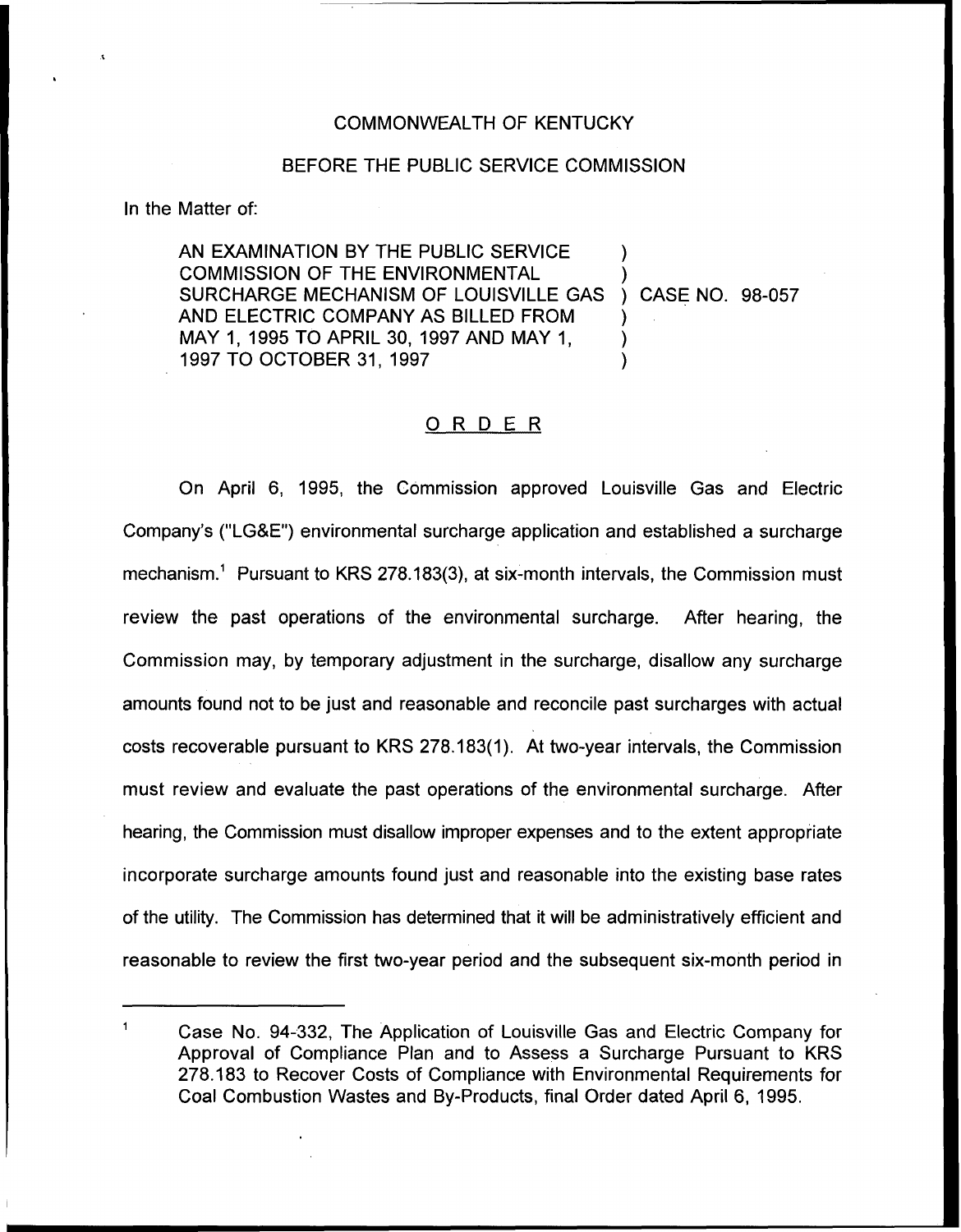the same case. Therefore, the Commission hereby initiates the two-year review of LGBE's environmental surcharge as billed from May 1, 1995 to April 30, 1997 and the six-month review of the surcharge as billed from May 1, 1997 to October 31, 1997.<sup>2</sup>

In anticipation that those parties to LG&E's last six-month review will desire to participate in this proceeding, the Attorney General's office ("AG") and the Kentucky Industrial Utility Customers ("KIUC") will be deemed parties to this proceeding. Since each of the periods under review in this proceeding may have resulted in over- or underrecoveries, the Commission will entertain proposals to adopt one adjustment factor to net all over- or under-recoveries.

IT IS THEREFORE ORDERED that:

1. The procedural schedule set forth in Appendix A, attached hereto and incorporated herein, shall be followed in this proceeding.

2. LGBE shall appear at the Commission's offices on the date set forth in Appendix A, to submit itself to examination on the application of its environmental surcharge as billed to consumers from May 1, 1995 through April 30, 1997 and May 1, 1997 through October 31, 1997.

3. LGBE shall give notice of the hearing in accordance with the provisions of 807 KAR 5:011, Section 8(5). At the time publication is requested, LG&E shall forward a duplicate of the notice and request to the Commission.

 $\overline{2}$ Since LGBE's surcharge is billed on a two-month lag, the amounts billed from May 1995 through April 1997 are based on costs incurred from March 1995 through February 1997; amounts billed from May 1997 through October 1997 are based on costs incurred from March 1997 through August 1997.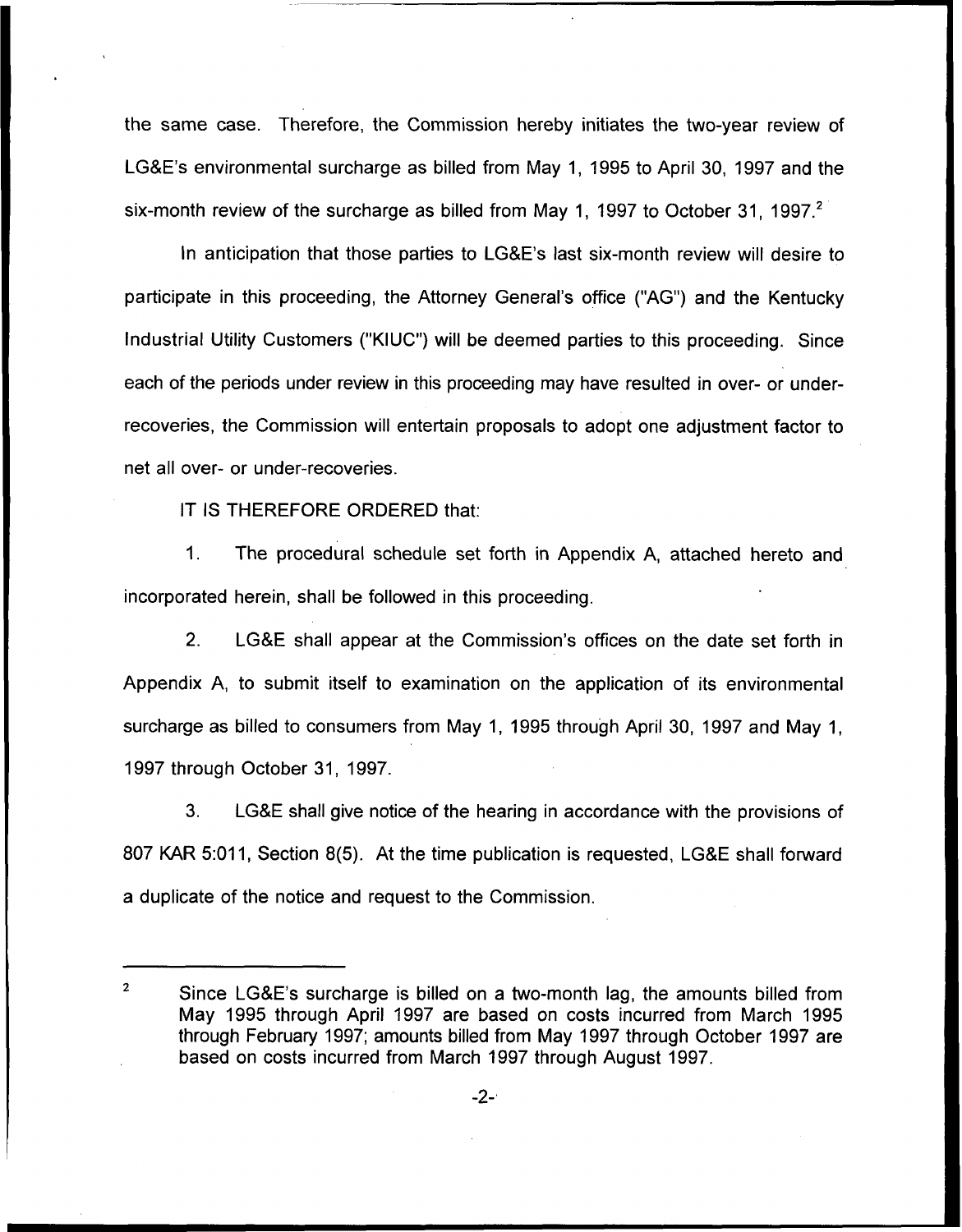4. LG8E shall by the date set forth in Appendix A, file the information requested in Appendix B, attached hereto and incorporated herein, along with its prepared direct testimony in support of the reasonableness of the application of its environmental surcharge mechanism during the two periods under review.

5. All requests for information and responses thereto shall be appropriately indexed. All responses shall include the name of the witness who will be responsible for responding to questions related to the information, with copies to all parties of record and an original and 10 copies to the Commission.

6. The AG and KIUC are granted full intervention in this proceeding.

7. LG8E's monthly environmental surcharge reports and supporting data for the review periods shall be incorporated by reference into the record of this case.

8. The case records of Case Nos.  $95-455$ ,  $96-290$ , and  $97-010^5$  shall be incorporated by reference into the record of this case.

 $\mathbf{3}$ Case No. 95-455, An Examination by the Public Service Commission of the Environmental Surcharge Mechanism of Louisville Gas and Electric Company as Billed from May 1, 1995 to October 31, 1995.

Case No. 96-290, An Examination by the Public Service Commission of the Environmental Surcharge Mechanism of Louisville Gas and Electric Company as Billed from November 1, 1995 to April 30, 1996.

<sup>5</sup> Case No. 97-010, An Examination by the Public Service Commission of the Environmental Surcharge Mechanism of <sup>I</sup> ouisville Gas and Electric Company as Billed from May 1, 1996 to October 31, 1996.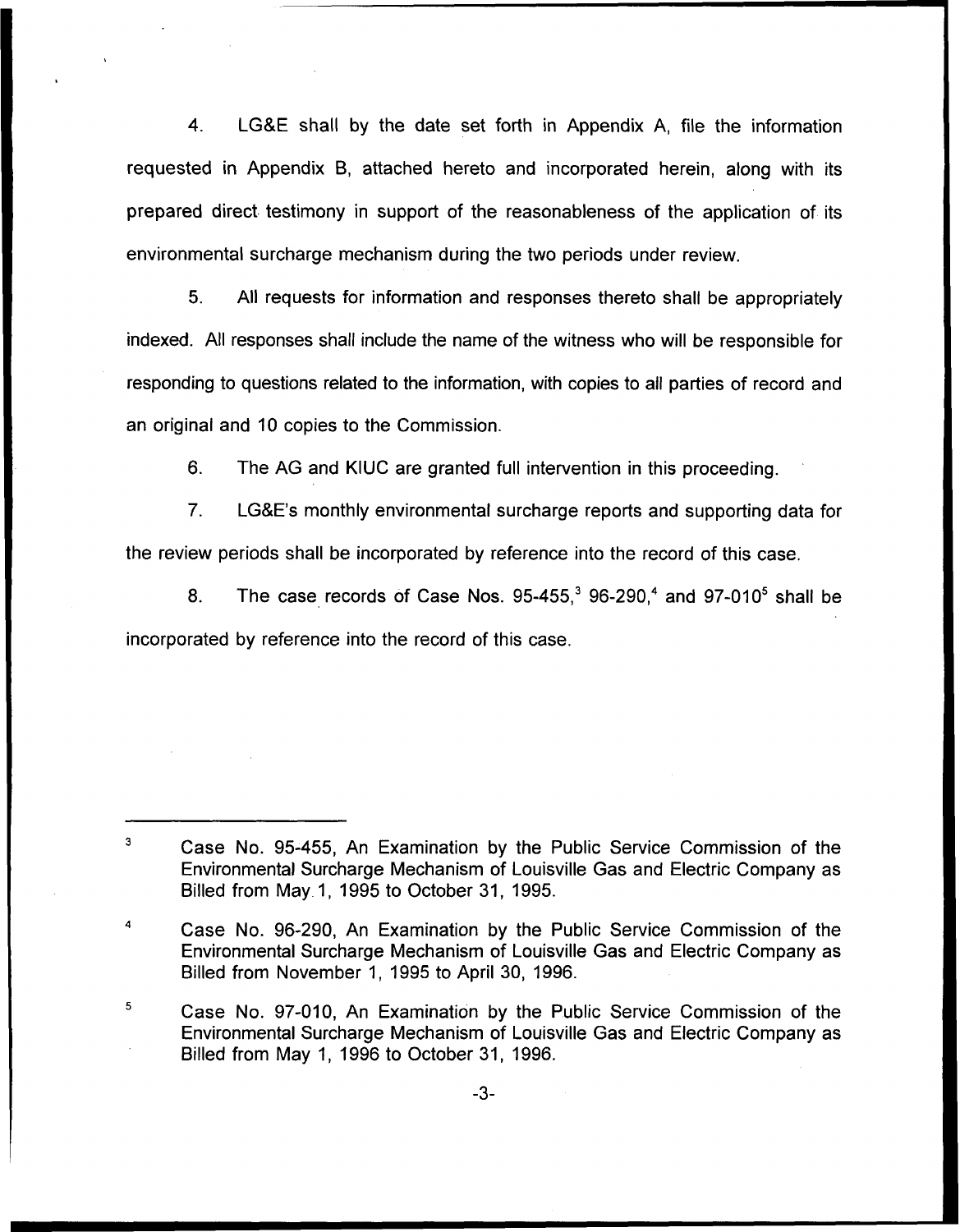Done at Frankfort, Kentucky, this 30th day of January, 1998.

PUBLIC SERVICE COMMISSION

Helfon  $\overbrace{Chairman}$ 

Vice Chairman

 $\overline{\mathcal{K}}$ ommissioner

ATTEST:

Executive Directo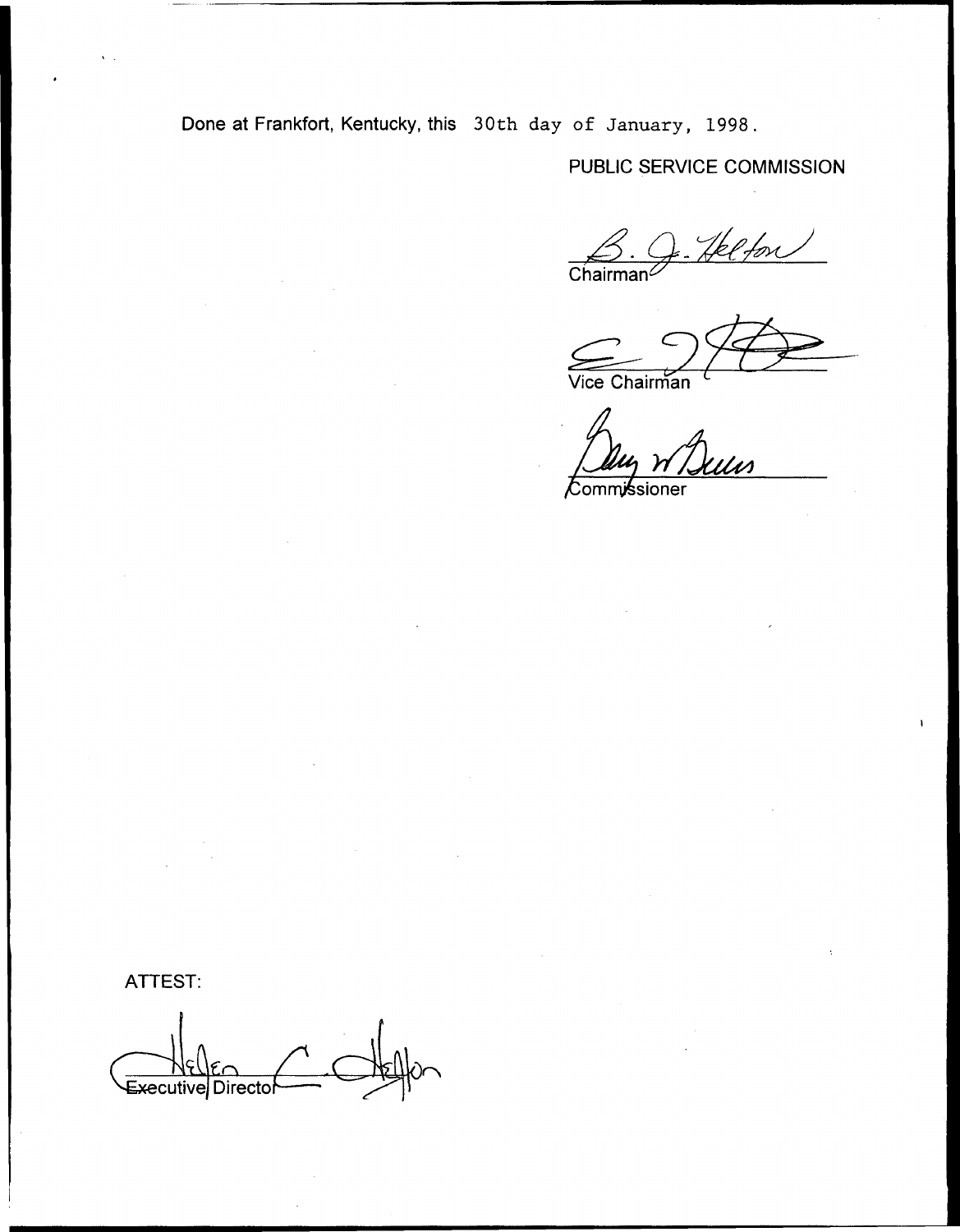# APPENDIX A

# APPENDIX TO AN ORDER OF THE KENTUCKY PUBLIC SERVICE COMMISSION IN CASE NO. 98-057 DATED 1/30/98

| LG&E shall file responses to the information request in                                                                                                                                                                |  |
|------------------------------------------------------------------------------------------------------------------------------------------------------------------------------------------------------------------------|--|
| All additional requests for information to LG&E shall be                                                                                                                                                               |  |
| LG&E shall file responses to additional requests for                                                                                                                                                                   |  |
| Intervenor testimony, if any, in verified prepared form<br>shall be filed no later than response to the contract of the contract of the contract of the shall be filed no                                              |  |
| All requests for information to Intervenors shall be<br>filed no later than we are not all the case of the contract than the contract of the contract of the contract of the 04/16/98                                  |  |
| Intervenors shall file responses to requests for                                                                                                                                                                       |  |
|                                                                                                                                                                                                                        |  |
| Public Hearing is to begin at 9:00 a.m., Eastern<br>Daylight Time, in Hearing Room 1 of the Commission's<br>offices at 730 Schenkel Lane, Frankfort, Kentucky,<br>for the purpose of cross-examination of witnesses of |  |
|                                                                                                                                                                                                                        |  |
|                                                                                                                                                                                                                        |  |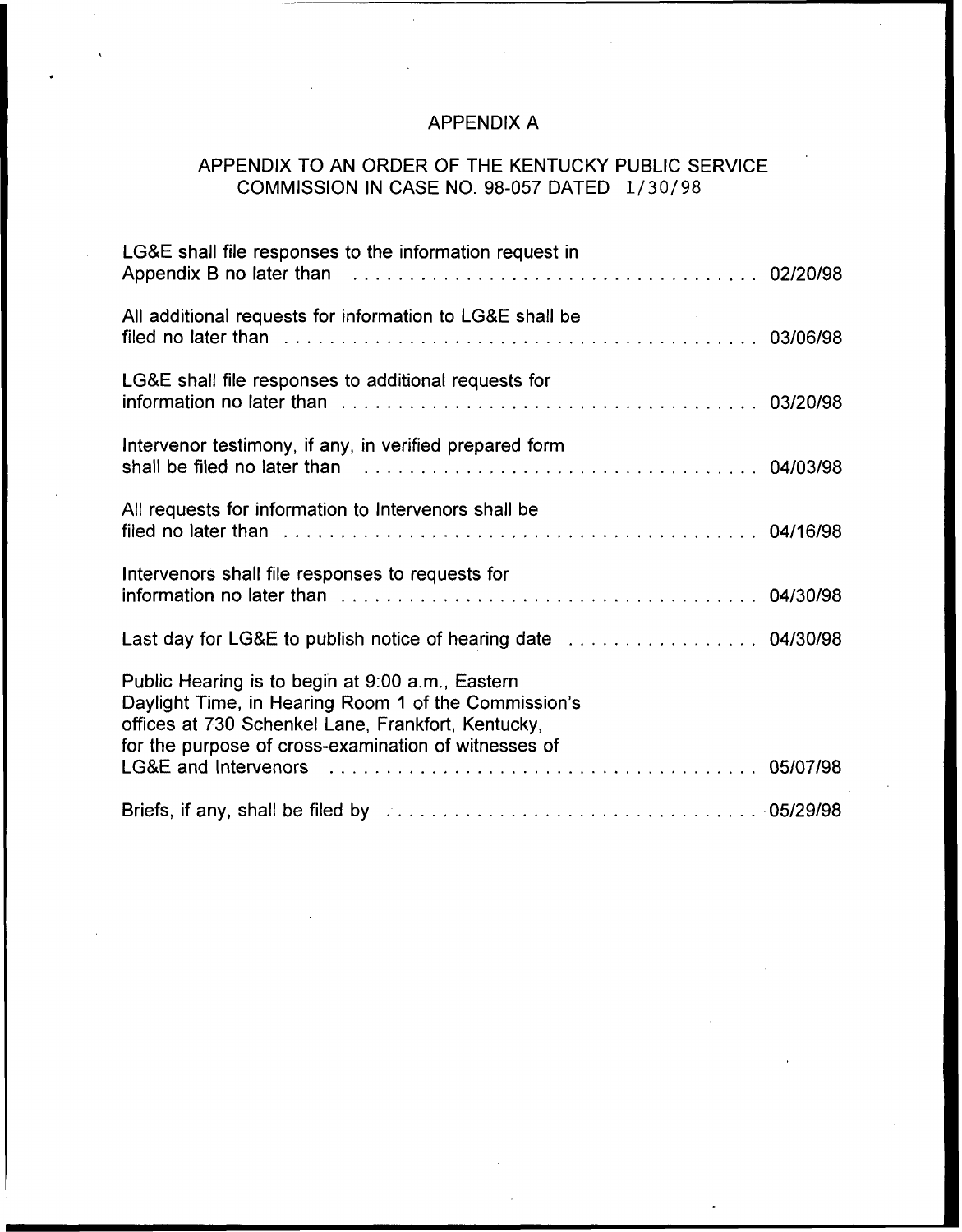#### APPENDIX B

# APPENDIX TO AN ORDER OF THE KENTUCKY PUBLIC SERVICE COMMISSION IN CASE NO. 98-057 DATED 1/30/98

# INITIAL INFORMATION REQUEST

# Billing Period Mav 1, 1995 through April 30, 1997

1. Prepare ES Forms 4.0, 4.1, and 4.2 as identified in Appendix B to the April 6, 1995 Order in Case No. 94-332, reflecting the format modifications ordered in Case Nos. 96-290 and 97-010, for the billing period May 1, 1995 through April 30, 1997. The amounts reported on these forms should reflect the Commission's decision announced in prior six-month environmental surcharge reviews. Include any supporting workpapers, assumptions, or other documents as necessary.

2. For each month in the billing period May 1995 through April 1997, provide the calculations, assumptions, workpapers, and other supporting documents used to determine the amounts LG8E has reported for Pollution Control Deferred Income Taxes.

3, Refer to ES Form 2.2, Plant, CWIP, and Depreciation Expense for February 1997.

a. For each project listed, include the percentage of completion as of February 28, 1997.

b. For each project still in progress as of February 28, 1997, indicate whether the project was on schedule, behind schedule, or ahead of schedule. Provide the expected completion date if different from information filed in the Case No. 94-332.

4. In its April 6, 1995 Order, the Commission required LG&E to deduct \$12,588,441 from eligible pollution control plant in service and \$3,095,533 in accumulated depreciation. These amounts represented environmental compliance plant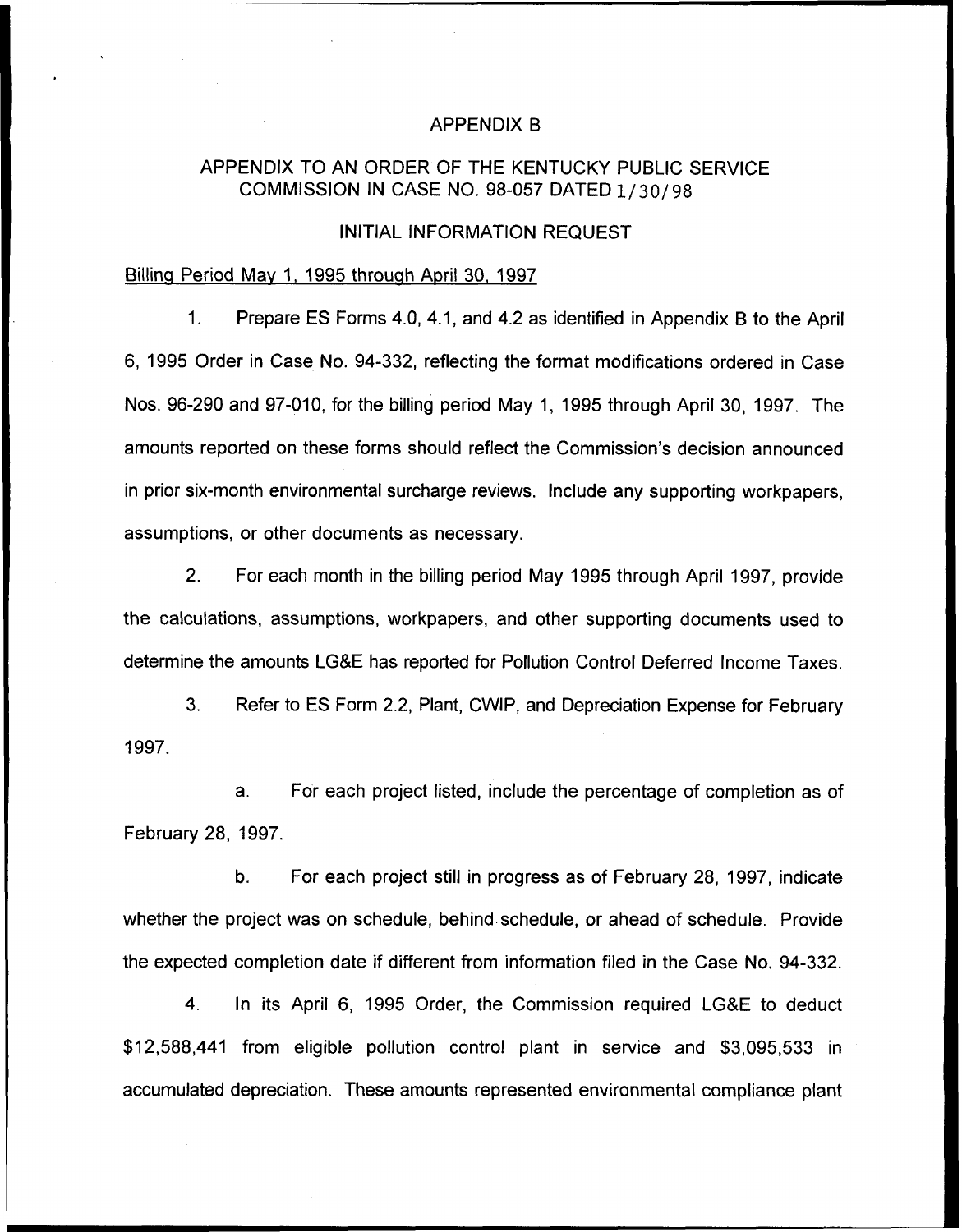in service retired or to be retired due to the implementation of LGBE's compliance plan. The retirements constituted costs already included in existing rates.

a. During the review period, has LG8E experienced any additional retirements of environmental compliance plant in service?

b. If yes to part (a), provide the following information:

(1) The month of the retirement.

(2) The amount of plant in service retired.

(3) The amount of accumulated depreciation associated with the

plant retired.

(4) The amount of associated pollution control deferred income taxes.

(5} The amount of associated pollution control deferred investment tax credits.

(6) The annual amount of depreciation expense, taxes, and insurance related to the retirement.

(7} The project in the approved compliance plan which resulted in the retirement.

5. For the last six months of the review period, LG&E has included \$346,226 in permitting fees in its surcharge calculations. Provide a schedule identifying the agencies paid the permitting fees.

 $-2-$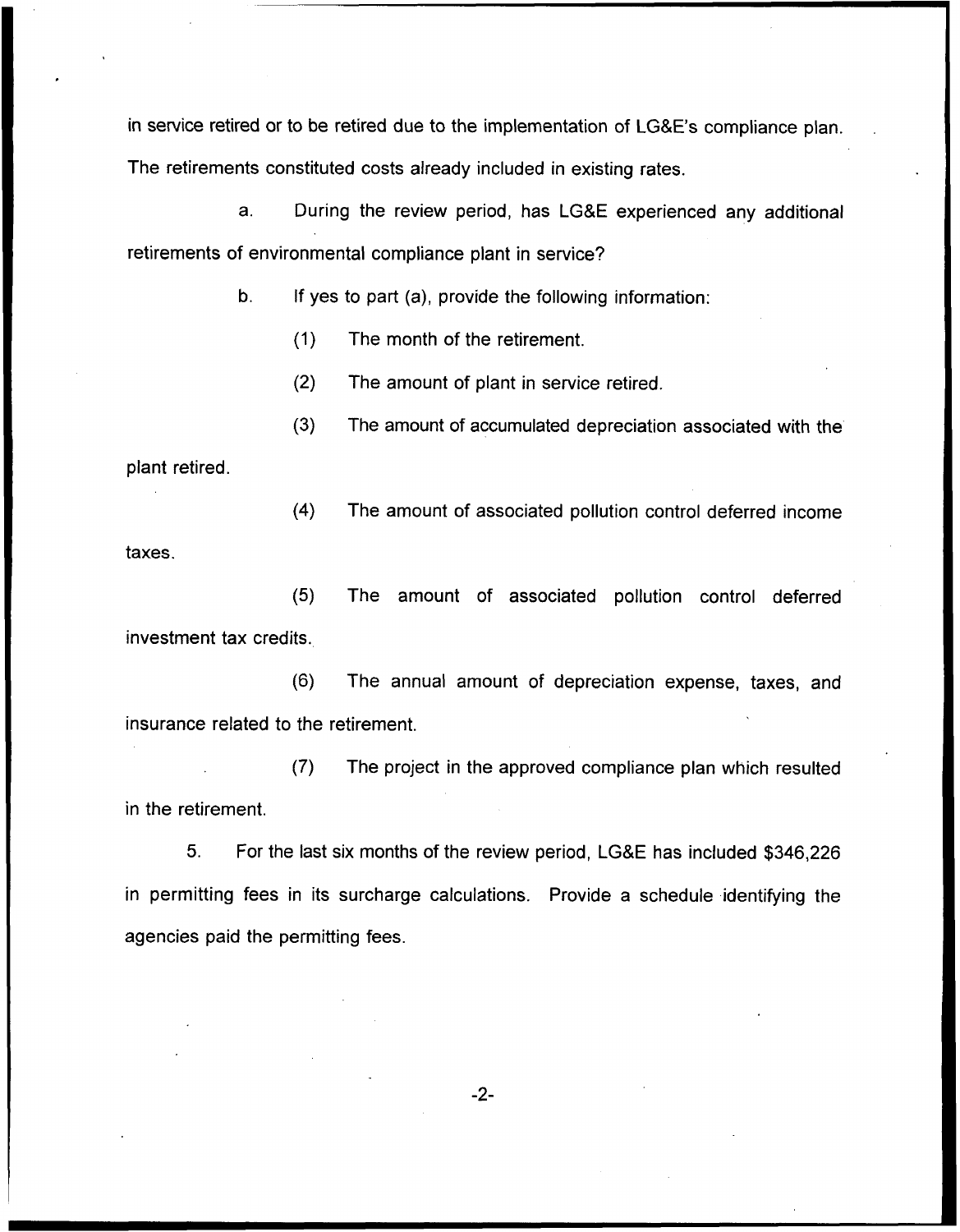6. KRS 278.183(3) provides that during the two-year review, the Commission shall to the extent appropriate incorporate surcharge amounts found just and reasonable into the existing base rates of the utility.

a. Explain how LG&E envisions the adjustment to base rates being performed.

b. Describe what adjustments, if any, will be needed to the monthly surcharge reporting to adequately reflect the incorporation of surcharge amounts into base rates.

Describe what impact the continuing appeal of the Commission's  $C_{\cdot}$ Orders in Case No. 94-332 would have on the surcharge amounts incorporated into base rates.

 $\mathsf{d}$ . Describe what impact, the subject to refund status for surcharge revenues would have on the surcharge amounts incorporated into base rates.

1

7. LG8E's environmental surcharge mechanism is based on an incremental approach. After the incorporation of surcharge amounts into LG8E's base rates, would it be reasonable to move from an incremental approach to a modified base periodcurrent period approach? Explain the response.

#### Billing Period Mav 1, 1997 through October 31, 1997

8. Prepare ES Forms 4.0, 4.1, and 4.2 as identified in Appendix B to the April 6, 1995 Order in Case No. 94-332, reflecting the format modifications ordered in Case Nos. 96-290 and 97-010, for the billing period May 1, 1997 through October 31, 1997. The amounts reported on these forms should reflect the Commission's decision

 $-3-$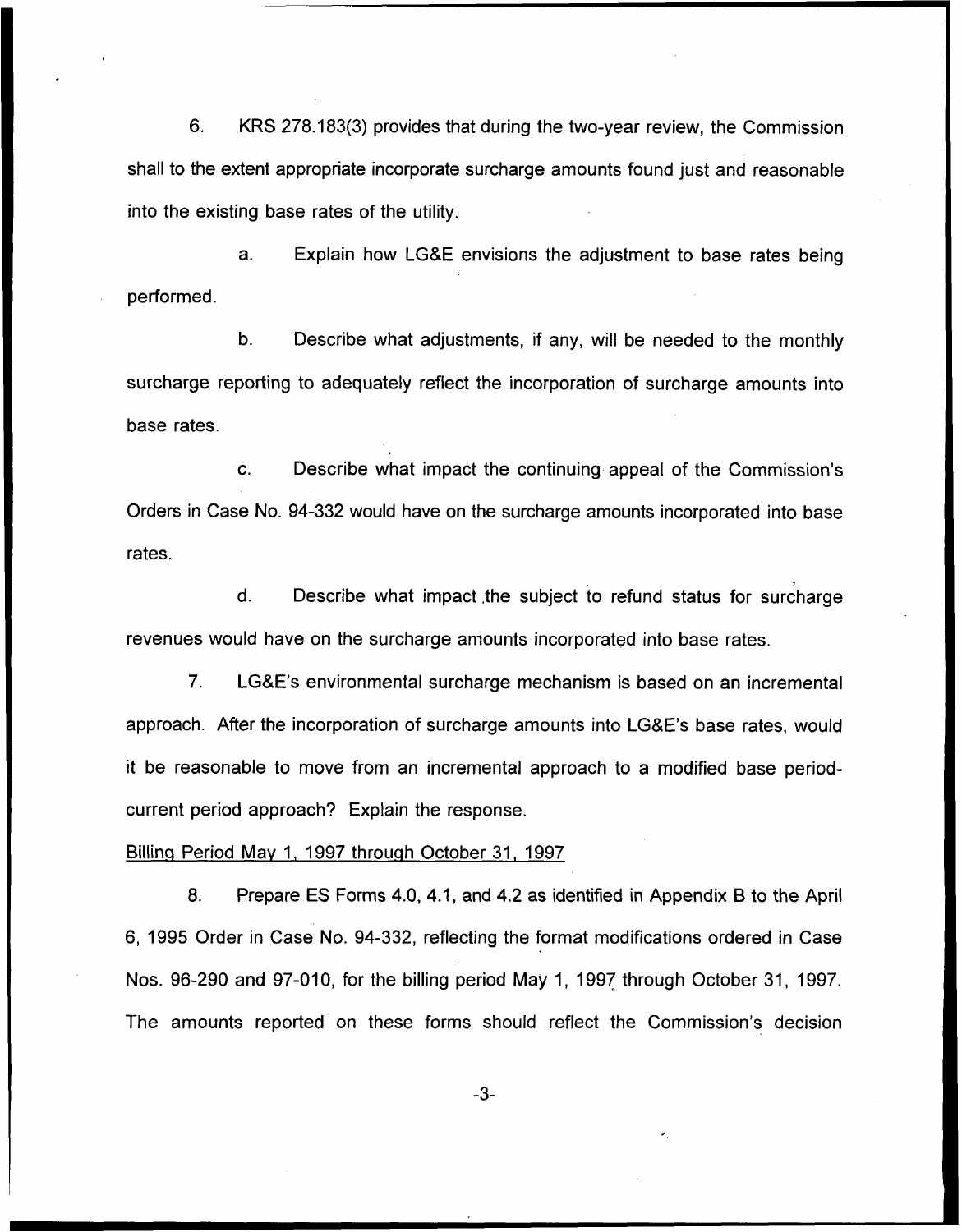announced in prior six-month environmental surcharge reviews. Include any supporting workpapers, assumptions, or other documents as necessary.

9. For each month in the billing period May 1997 through October 1997, provide the calculations, assumptions, workpapers, and other supporting documents used to determine the amounts LG&E has reported for Pollution Control Deferred Income Taxes.

10. Refer to ES Form 2.2, Plant, CWIP, and Depreciation Expense for August 1997.

a. For each project listed, include the percentage of completion as of August 31, 1997.

b. For each project still in progress as of August 31, 1997, indicate whether the project was on schedule, behind schedule, or ahead of schedule. Provide the expected completion date if different from information filed in the Case No. 94-332.

11. In its April 6, 1995 Order, the Commission required LG&E to deduct \$ 12,588,441 from eligible pollution control plant in service and \$3,095,533 in accumulated depreciation. These amounts represented environmental compliance plant in service retired or to be retired due to the implementation of LG&E's compliance plan. The retirements constituted costs already included in existing rates.

a. During the review period, has LGBE experienced any additional retirements of environmental compliance plant in service?

b. If yes to part (a), provide the following information:

(1) The month of the retirement.

-4-